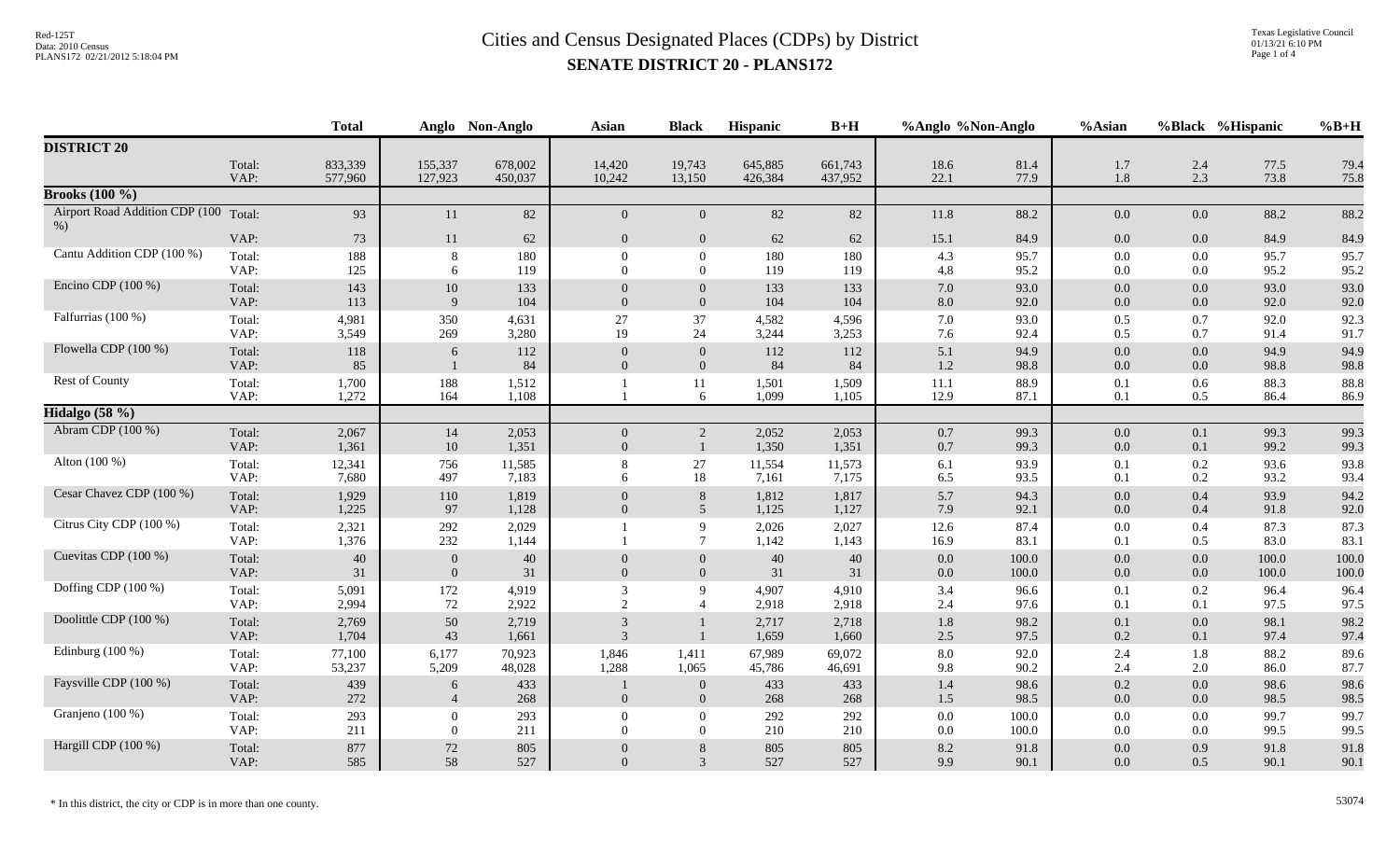|                                         |                | <b>Total</b>   |                | Anglo Non-Anglo | <b>Asian</b>          | <b>Black</b>    | <b>Hispanic</b> | $B+H$          | %Anglo %Non-Anglo |              | %Asian         |                | %Black %Hispanic | $%B+H$       |
|-----------------------------------------|----------------|----------------|----------------|-----------------|-----------------------|-----------------|-----------------|----------------|-------------------|--------------|----------------|----------------|------------------|--------------|
| <b>DISTRICT 20</b>                      |                |                |                |                 |                       |                 |                 |                |                   |              |                |                |                  |              |
| Hidalgo $(58\%)$                        |                |                |                |                 |                       |                 |                 |                |                   |              |                |                |                  |              |
| Havana CDP (100 %)                      | Total:<br>VAP: | 407<br>270     | 2<br>2         | 405<br>268      | $\Omega$              | $\overline{0}$  | 404<br>268      | 405<br>268     | 0.5<br>0.7        | 99.5<br>99.3 | 0.2<br>0.0     | 0.2<br>$0.0\,$ | 99.3<br>99.3     | 99.5<br>99.3 |
| Hidalgo (100 %)                         | Total:         | 11,198         | 165            | 11,033          | 8                     | 37              | 11,015          | 11,025         | 1.5               | 98.5         | 0.1            | 0.3            | 98.4             | 98.5         |
|                                         | VAP:           | 7,076          | 134            | 6,942           | $\overline{7}$        | 14              | 6,931           | 6,935          | 1.9               | 98.1         | 0.1            | 0.2            | 98.0             | 98.0         |
| La Homa CDP (100 %)                     | Total:         | 11,985         | 343            | 11,642          | 14                    | 17              | 11,632          | 11,635         | 2.9               | 97.1         | 0.1            | 0.1            | 97.1             | 97.1         |
|                                         | VAP:           | 7,257          | 276            | 6,981           | 10                    | $\tau$          | 6,971           | 6,974          | 3.8               | 96.2         | 0.1            | 0.1            | 96.1             | 96.1         |
| La Joya (100 %)                         | Total:         | 3,985          | 82             | 3,903           | 3                     | $\overline{5}$  | 3,889           | 3,893          | 2.1               | 97.9         | 0.1            | 0.1            | 97.6             | 97.7         |
|                                         | VAP:           | 2,569          | 62             | 2,507           | $\mathfrak{Z}$        | $\overline{4}$  | 2,495           | 2,498          | 2.4               | 97.6         | 0.1            | 0.2            | 97.1             | 97.2         |
| Linn CDP (100 %)                        | Total:         | 801            | 70             | 731             | $\Omega$              | $\overline{4}$  | 730             | 730            | 8.7               | 91.3         | 0.0            | 0.5            | 91.1             | 91.1         |
|                                         | VAP:           | 542            | 66             | 476             | $\Omega$              | $\theta$        | 475             | 475            | 12.2              | 87.8         | 0.0            | $0.0\,$        | 87.6             | 87.6         |
| Lopezville CDP (54 %)                   | Total:         | 2,333          | 20             | 2,313           | 8                     | $\mathbf{0}$    | 2,298           | 2,298          | 0.9               | 99.1         | 0.3            | $0.0\,$        | 98.5             | 98.5         |
|                                         | VAP:           | 1,525          | 14             | 1,511           | 5 <sup>5</sup>        | $\overline{0}$  | 1,499           | 1,499          | 0.9               | 99.1         | 0.3            | 0.0            | 98.3             | 98.3         |
| Los Ebanos CDP (Hidalgo) (100<br>$\%$ ) | Total:         | 335            | 6              | 329             | $\overline{0}$        | $\overline{0}$  | 329             | 329            | 1.8               | 98.2         | 0.0            | $0.0\,$        | 98.2             | 98.2         |
|                                         | VAP:           | 253            | 6              | 247             | $\Omega$              | $\mathbf{0}$    | 247             | 247            | 2.4               | 97.6         | $0.0\,$        | $0.0\,$        | 97.6             | 97.6         |
| McAllen $(90\%)$                        | Total:         | 116,299        | 13,232         | 103,067         | 3,369                 | 1,374           | 98,778          | 99,647         | 11.4              | 88.6         | 2.9            | 1.2            | 84.9             | 85.7         |
|                                         | VAP:           | 80,720         | 10,741         | 69,979          | 2,336                 | 829             | 66,939          | 67,537         | 13.3              | 86.7         | 2.9            | $1.0\,$        | 82.9             | 83.7         |
| Mission $(100\%)$                       | Total:         | 77,058         | 9,465          | 67,593          | 1,356                 | 652             | 65,812          | 66,177         | 12.3              | 87.7         | 1.8            | 0.8            | 85.4             | 85.9         |
|                                         | VAP:           | 51,218         | 8,082          | 43,136          | 869                   | 380             | 41,944          | 42,192         | 15.8              | 84.2         | 1.7            | 0.7            | 81.9             | 82.4         |
| Murillo CDP (56 %)                      | Total:         | 4,139          | 108            | 4,031           | 34                    | 50              | 3,967           | 3,995          | 2.6               | 97.4         | $0.8\,$        | 1.2            | 95.8             | 96.5         |
|                                         | VAP:           | 2,609          | 74             | 2,535           | 29                    | 26              | 2,487           | 2,505          | 2.8               | 97.2         | 1.1            | $1.0\,$        | 95.3             | 96.0         |
| Palmhurst (100 %)                       | Total:         | 2,607          | 516            | 2,091           | $27\,$                | 19              | 2,052           | 2,066          | 19.8              | 80.2         | $1.0\,$        | 0.7            | 78.7             | 79.2         |
|                                         | VAP:           | 1,885          | 444            | 1,441           | 20                    | 9               | 1,416           | 1,422          | 23.6              | 76.4         | 1.1            | 0.5            | 75.1             | 75.4         |
| Palmview (100 %)                        | Total:         | 5,460          | 136            | 5,324           | 10                    | $7\phantom{.0}$ | 5,306           | 5,310          | 2.5               | 97.5         | 0.2            | 0.1            | 97.2             | 97.3         |
|                                         | VAP:           | 3,544          | 105            | 3,439           | 8                     | 6               | 3,425           | 3,429          | 3.0               | 97.0         | 0.2            | 0.2            | 96.6             | 96.8         |
| Palmview South CDP (100 %)              | Total:<br>VAP: | 5,575<br>3,855 | 878<br>847     | 4,697<br>3,008  | 6<br>5                |                 | 4,681<br>2,995  | 4,685<br>2,996 | 15.7<br>22.0      | 84.3<br>78.0 | 0.1<br>0.1     | 0.1<br>$0.0\,$ | 84.0<br>77.7     | 84.0<br>77.7 |
| Penitas (100 %)                         | Total:<br>VAP: | 4,403<br>2,728 | 75<br>62       | 4,328<br>2,666  |                       | 2               | 4,323<br>2,661  | 4,323<br>2,661 | 1.7<br>2.3        | 98.3<br>97.7 | 0.0<br>0.0     | 0.0<br>$0.0\,$ | 98.2<br>97.5     | 98.2<br>97.5 |
| Perezville CDP (100 %)                  | Total:<br>VAP: | 5,376<br>3,709 | 1,424<br>1,308 | 3,952<br>2,401  | 6<br>2                | 6               | 3,921<br>2,376  | 3,927<br>2,377 | 26.5<br>35.3      | 73.5<br>64.7 | 0.1<br>0.1     | 0.1<br>$0.0\,$ | 72.9<br>64.1     | 73.0<br>64.1 |
| Pharr $(21 %)$                          | Total:         | 15,068         | 163            | 14,905          | 46                    | 74              | 14,856          | 14,867         | 1.1               | 98.9         | 0.3            | 0.5            | 98.6             | 98.7         |
|                                         | VAP:           | 8,738          | 86             | 8,652           | 34                    | 39              | 8,622           | 8,624          | $1.0\,$           | 99.0         | 0.4            | 0.4            | 98.7             | 98.7         |
| Sullivan City (100 %)                   | Total:<br>VAP: | 4,002<br>2,669 | 15<br>11       | 3,987<br>2,658  | $\Omega$<br>$\theta$  | 6               | 3,986<br>2,657  | 3,986<br>2,657 | 0.4<br>0.4        | 99.6<br>99.6 | 0.0<br>$0.0\,$ | 0.1<br>0.1     | 99.6<br>99.6     | 99.6<br>99.6 |
| West Sharyland CDP (100 %)              | Total:<br>VAP: | 2,309<br>1,446 | 33<br>23       | 2,276<br>1,423  | 10<br>$7\phantom{.0}$ |                 | 2,268<br>1,417  | 2,268<br>1,417 | 1.4<br>1.6        | 98.6<br>98.4 | 0.4<br>0.5     | 0.0<br>0.1     | 98.2<br>98.0     | 98.2<br>98.0 |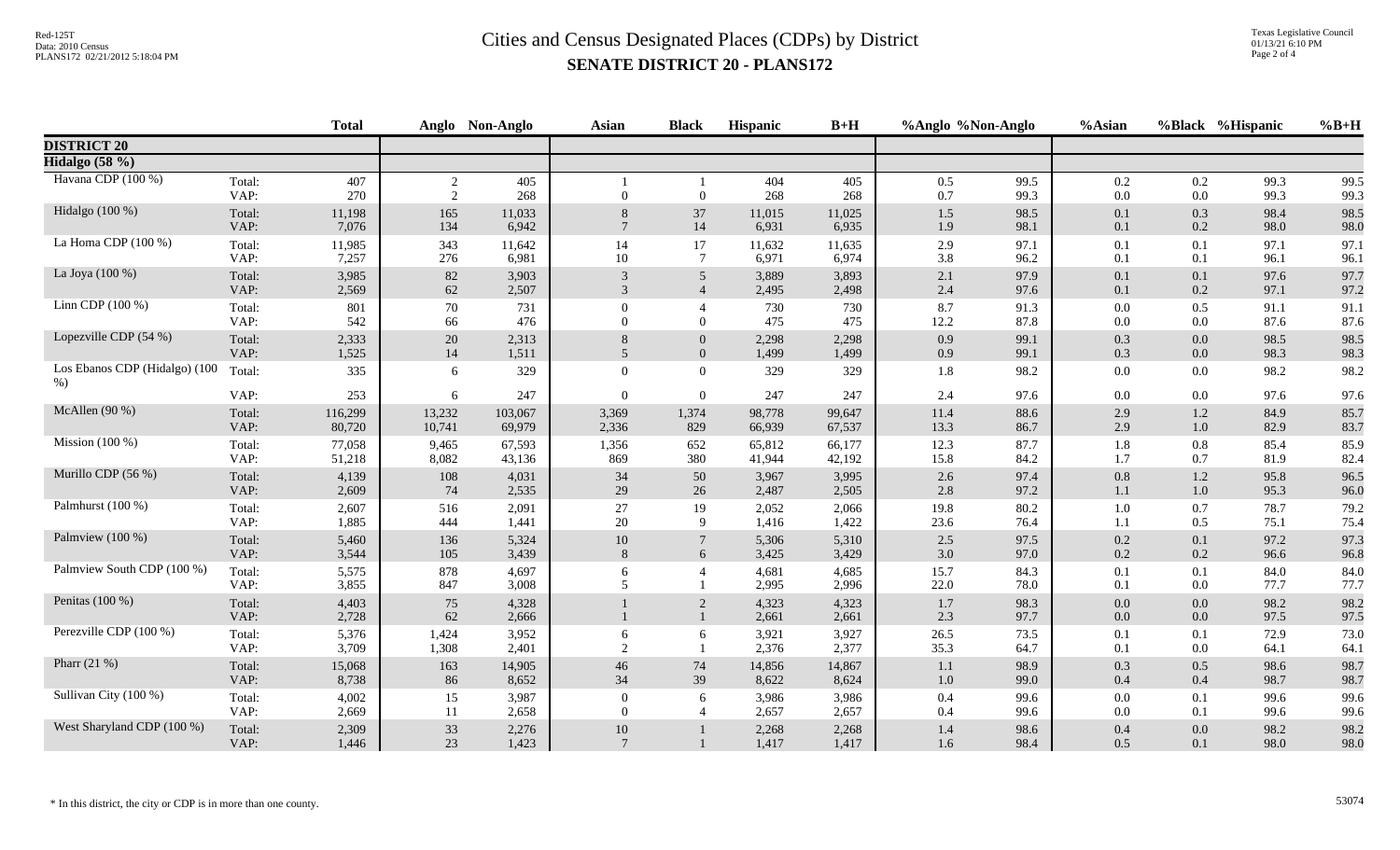|                                                     |                | <b>Total</b>     |                | Anglo Non-Anglo  | <b>Asian</b>                                  | <b>Black</b>                     | Hispanic         | $B+H$            | %Anglo %Non-Anglo |              | %Asian         |                    | %Black %Hispanic | $%B+H$       |
|-----------------------------------------------------|----------------|------------------|----------------|------------------|-----------------------------------------------|----------------------------------|------------------|------------------|-------------------|--------------|----------------|--------------------|------------------|--------------|
| <b>DISTRICT 20</b>                                  |                |                  |                |                  |                                               |                                  |                  |                  |                   |              |                |                    |                  |              |
| Hidalgo (58 %)                                      |                |                  |                |                  |                                               |                                  |                  |                  |                   |              |                |                    |                  |              |
| Rest of County                                      | Total:<br>VAP: | 70,047<br>41,425 | 3,632<br>2,716 | 66,415<br>38,709 | 136<br>105                                    | 210<br>90                        | 66,156<br>38,533 | 66,219<br>38,561 | 5.2<br>6.6        | 94.8<br>93.4 | 0.2<br>0.3     | 0.3<br>0.2         | 94.4<br>93.0     | 94.5<br>93.1 |
| $\overline{\text{Jim Wells}}$ (100 %)               |                |                  |                |                  |                                               |                                  |                  |                  |                   |              |                |                    |                  |              |
| Alfred CDP (100 %)                                  | Total:<br>VAP: | 91<br>61         | 12<br>12       | 79<br>49         | $\overline{0}$<br>$\Omega$                    | $\overline{0}$<br>$\overline{0}$ | 79<br>49         | 79<br>49         | 13.2<br>19.7      | 86.8<br>80.3 | $0.0\,$<br>0.0 | $0.0\,$<br>0.0     | 86.8<br>80.3     | 86.8<br>80.3 |
| Alice (100 %)                                       | Total:<br>VAP: | 19,104<br>13,545 | 2,545<br>2,132 | 16,559<br>11,413 | 160<br>116                                    | 185<br>107                       | 16,259<br>11,188 | 16,372<br>11,270 | 13.3<br>15.7      | 86.7<br>84.3 | 0.8<br>0.9     | $1.0\,$<br>$0.8\,$ | 85.1<br>82.6     | 85.7<br>83.2 |
| Alice Acres CDP (100 %)                             | Total:<br>VAP: | 490<br>333       | 24<br>$18\,$   | 466<br>315       |                                               | 5<br>2                           | 452<br>309       | 456<br>311       | 4.9<br>5.4        | 95.1<br>94.6 | 0.2<br>0.3     | $1.0\,$<br>0.6     | 92.2<br>92.8     | 93.1<br>93.4 |
| Amargosa CDP (100 %)                                | Total:<br>VAP: | 291<br>190       | 25<br>16       | 266<br>174       | $\Omega$                                      | $\overline{0}$<br>$\Omega$       | 265<br>173       | 265<br>173       | 8.6<br>8.4        | 91.4<br>91.6 | 0.0<br>0.0     | $0.0\,$<br>0.0     | 91.1<br>91.1     | 91.1<br>91.1 |
| Coyote Acres CDP (100 %)                            | Total:<br>VAP: | 508<br>354       | 58<br>49       | 450<br>305       |                                               |                                  | 448<br>303       | 448<br>303       | 11.4<br>13.8      | 88.6<br>86.2 | 0.2<br>0.3     | 0.2<br>0.3         | 88.2<br>85.6     | 88.2<br>85.6 |
| K-Bar Ranch CDP (100 %)                             | Total:<br>VAP: | 358<br>246       | 98<br>64       | 260<br>182       | 8<br>$\mathcal{R}$                            | 2<br>2                           | 256<br>178       | 257<br>179       | 27.4<br>26.0      | 72.6<br>74.0 | 2.2<br>1.2     | 0.6<br>$0.8\,$     | 71.5<br>72.4     | 71.8<br>72.8 |
| Loma Linda East CDP (Jim Wells) Total:<br>$(100\%)$ |                | 254              | 14             | 240              | $\overline{0}$                                | $\overline{0}$                   | 240              | 240              | 5.5               | 94.5         | 0.0            | 0.0                | 94.5             | 94.5         |
|                                                     | VAP:           | 170              | 12             | 158              | $\overline{0}$                                | $\mathbf{0}$                     | 158              | 158              | 7.1               | 92.9         | 0.0            | 0.0                | 92.9             | 92.9         |
| Orange Grove (100 %)                                | Total:<br>VAP: | 1,318<br>937     | 619<br>470     | 699<br>467       | 8                                             | 17<br>$\tau$                     | 675<br>451       | 685<br>456       | 47.0<br>50.2      | 53.0<br>49.8 | 0.6<br>0.4     | 1.3<br>0.7         | 51.2<br>48.1     | 52.0<br>48.7 |
| Owl Ranch CDP (100 %)                               | Total:<br>VAP: | 225<br>158       | 5<br>5         | 220<br>153       | $\Omega$<br>$\Omega$                          | $\overline{0}$<br>$\overline{0}$ | 220<br>153       | 220<br>153       | 2.2<br>3.2        | 97.8<br>96.8 | 0.0<br>0.0     | 0.0<br>0.0         | 97.8<br>96.8     | 97.8<br>96.8 |
| Premont $(100\%)$                                   | Total:<br>VAP: | 2,653<br>1,916   | 397<br>308     | 2,256<br>1,608   |                                               | 15<br>8                          | 2,243<br>1,598   | 2,248<br>1,600   | 15.0<br>16.1      | 85.0<br>83.9 | 0.0<br>0.1     | 0.6<br>0.4         | 84.5<br>83.4     | 84.7<br>83.5 |
| Rancho Alegre CDP (100 %)                           | Total:<br>VAP: | 1,704<br>1,195   | $70\,$<br>58   | 1,634<br>1,137   |                                               | 3<br>$\overline{0}$              | 1,630<br>1,136   | 1,633<br>1,136   | 4.1<br>4.9        | 95.9<br>95.1 | 0.1<br>0.1     | 0.2<br>$0.0\,$     | 95.7<br>95.1     | 95.8<br>95.1 |
| San Diego (20 %)                                    | Total:<br>VAP: | 900<br>626       | 101<br>68      | 799<br>558       | $\overline{2}$<br>$\mathcal{D}_{\mathcal{L}}$ | $\mathbf{Q}$                     | 786<br>549       | 792<br>552       | 11.2<br>10.9      | 88.8<br>89.1 | 0.2<br>0.3     | $1.0\,$<br>0.6     | 87.3<br>87.7     | 88.0<br>88.2 |
| Sandia CDP (100 %)                                  | Total:<br>VAP: | 379<br>266       | 123<br>91      | 256<br>175       |                                               | $\overline{7}$<br>$\overline{4}$ | 249<br>169       | 250<br>170       | 32.5<br>34.2      | 67.5<br>65.8 | 0.3<br>0.4     | 1.8<br>1.5         | 65.7<br>63.5     | 66.0<br>63.9 |
| South La Paloma CDP (100 %)                         | Total:<br>VAP: | 345<br>246       | 160<br>116     | 185<br>130       | $\Omega$<br>$\Omega$                          | $\Omega$<br>$\Omega$             | 184<br>129       | 184<br>129       | 46.4<br>47.2      | 53.6<br>52.8 | 0.0<br>0.0     | 0.0<br>0.0         | 53.3<br>52.4     | 53.3<br>52.4 |
| Westdale CDP (100 %)                                | Total:<br>VAP: | 372<br>269       | 167<br>127     | 205<br>142       | $\overline{0}$                                | 2<br>$\Omega$                    | 196<br>137       | 196<br>137       | 44.9<br>47.2      | 55.1<br>52.8 | 1.1<br>0.0     | 0.5<br>0.0         | 52.7<br>50.9     | 52.7<br>50.9 |
| Rest of County                                      | Total:<br>VAP: | 11,846<br>8,568  | 3,644<br>2,811 | 8,202<br>5,757   | 41<br>30                                      | 60<br>33                         | 8,072<br>5,659   | 8,106<br>5,683   | 30.8<br>32.8      | 69.2<br>67.2 | 0.3<br>0.4     | 0.5<br>0.4         | 68.1<br>66.0     | 68.4<br>66.3 |